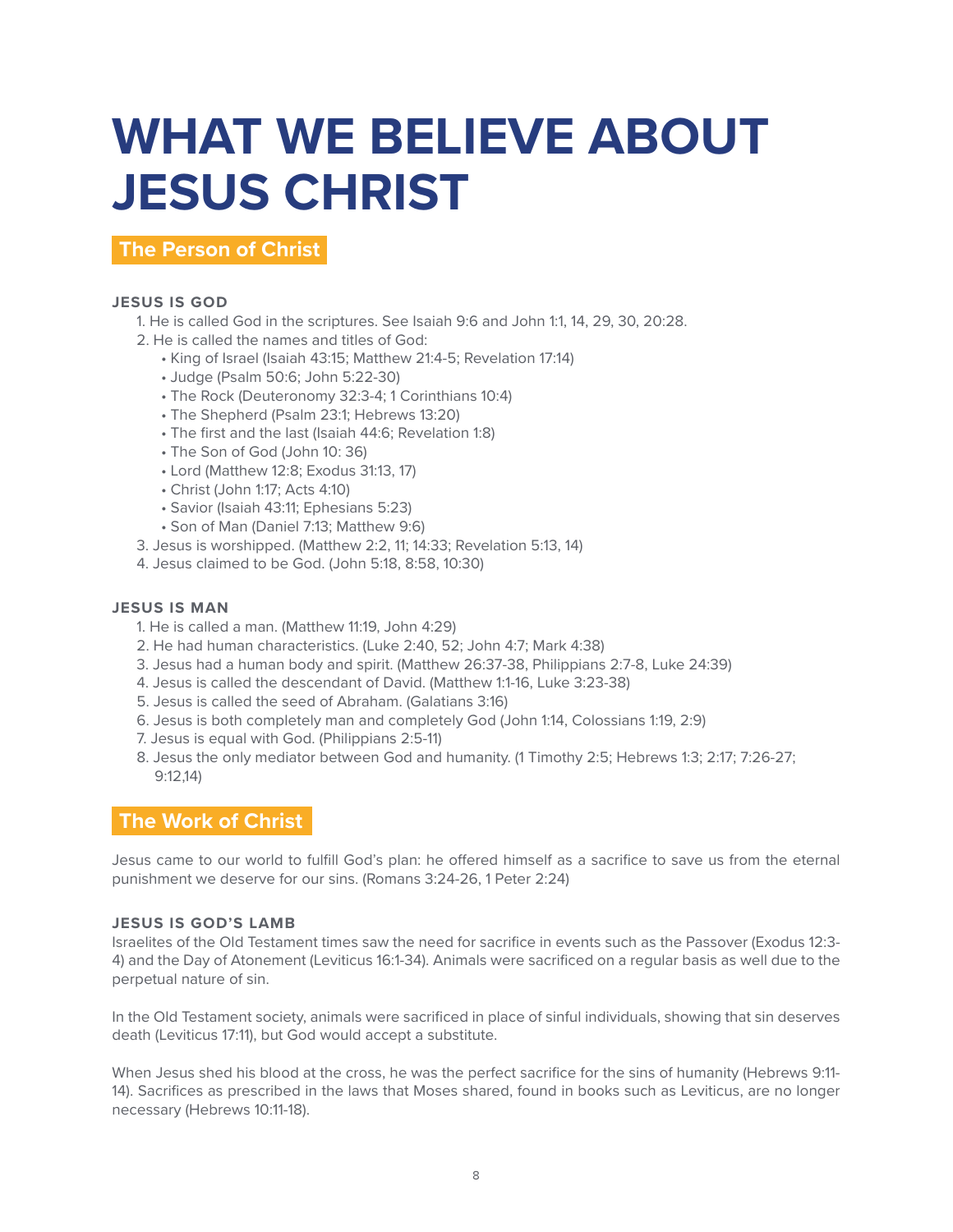# **JESUS IS OUR PROPITIATION**

Propitiation is "the turning away of wrath".

To understand this concept, we have to recall what we know about the nature of God.

#### **God is Holy.**

- *"Speak to the entire assembly of Israel and say to them: 'Be holy because, I, the Lord your God, am holy.'"* (Leviticus 19:2 NIV)
- *"Holy, holy, holy is the Lord God Almighty, who was, and is, and is to come."* (Revelation 4:8b NIV)

#### **Therefore, God responds to rebellion with wrath.**

- • *"Be careful not to forget the covenant of the Lord your God that he made with you; do not make for yourself an idol in the form of anything the Lord your God has forbidden. For the Lord your God is a consuming fire, a jealous God."* (Deuteronomy 4:23-24 NIV)
- *"For the wrath of God is revealed from heaven against all ungodliness and unrighteousness of men, who suppress the truth in unrighteousness."* (Romans 1:18 NASB)

#### **God is Love.**

• *"And so we know and rely on the love God has for us. God is love. Whoever lives in love lives in God, and God in him."* (1 John 4:16 NIV)

#### **Therefore, God's desire is bring mercy and forgiveness to us.**

• *"And he passed in front of Moses, proclaiming, 'The LORD, the LORD, the compassionate and gracious God, slow to anger, abounding in love and faithfulness, maintaining love to thousands, and forgiving wickedness, rebellion and sin. Yet he does not leave the guilty unpunished...'"* (Exodus 34:6- 7a NIV)

#### **Jesus' death on the cross fulfills both aspects of God's nature: his love and his justice.**

• *"But now a righteousness from God, apart from law, has been made known, to which the Law and the Prophets testify. This righteousness from God comes through faith in Jesus Christ to all who believe. There is no difference, for all have sinned and fall short of the glory of God, and are justified freely by his grace through the redemption that came by Christ Jesus. God presented him as a sacrifice of atonement, through faith in his blood. He did this to demonstrate his justice, because in his forbearance he had left the sins committed beforehand unpunished-- he did it to demonstrate his justice at the present time, so as to be just and the one who justifies those who have faith in Jesus."*  (Romans 3:21-26 NIV)

God pours out his wrath on Jesus – not us!

Jesus conquered death.

The bodily resurrection of Jesus was and is the most important event to take place in the history of the world.

#### **THE RESURRECTION OF JESUS**

#### **Paul, an early missionary in the church, outlines the facts of Jesus' resurrection:**

*"Now, brothers, I want to remind you of the gospel I preached to you, which you received and on which you have taken your stand. By this gospel you are saved, if you hold firmly to the word I preached to you. Otherwise, you have believed in vain. For what I received I passed on to you as of first importance: that Christ died for our sins according to the Scriptures, that he was buried, that he was raised on the third day according to the Scriptures, and that he appeared to Peter, and then to the Twelve. After that, he appeared*  to more than five hundred of the brothers at the same time, most of whom are still living, though some have fallen asleep. Then he appeared to James, then to all the apostles, and last of all he appeared to me also, *as to one abnormally born."* (1 Corinthians 15:1-8 NIV)

*See also the Gospel accounts found in Matthew 28:1-8; Mark 16:1-8; Luke 24:1-10; John 20:1-9.*